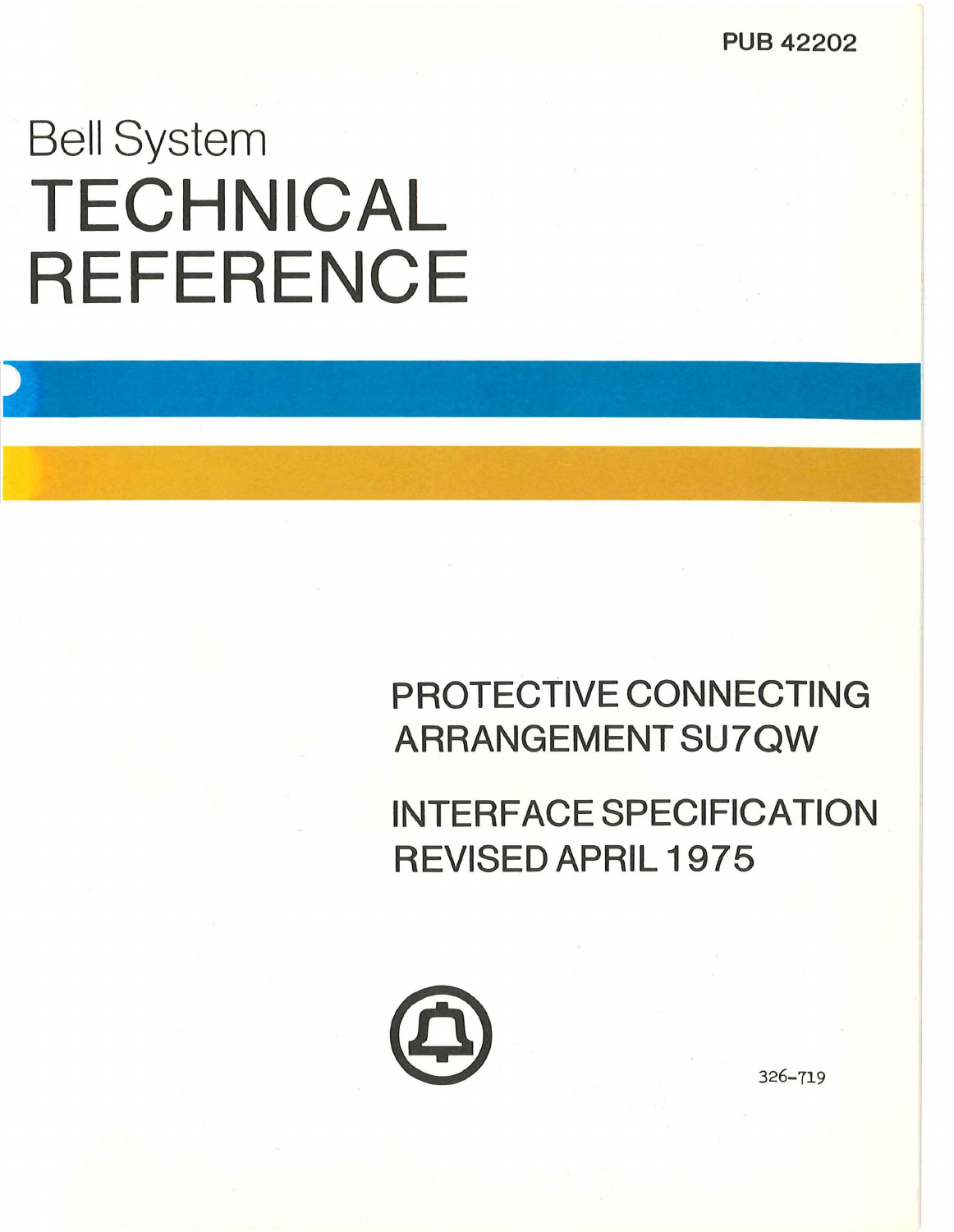**Bell System Voice Communications TECHNICAL REFERENCE** 

> **Protective Connecting Arrangement**

# **SU7QW**

Interface Specification

# Revised April 1975

ENGINEERING DIRECTOR-CUSTOMER EQUIPMENT SYSTEMS



@ American Telephone and Telegraph Company, 1975 Printed in U.S.A.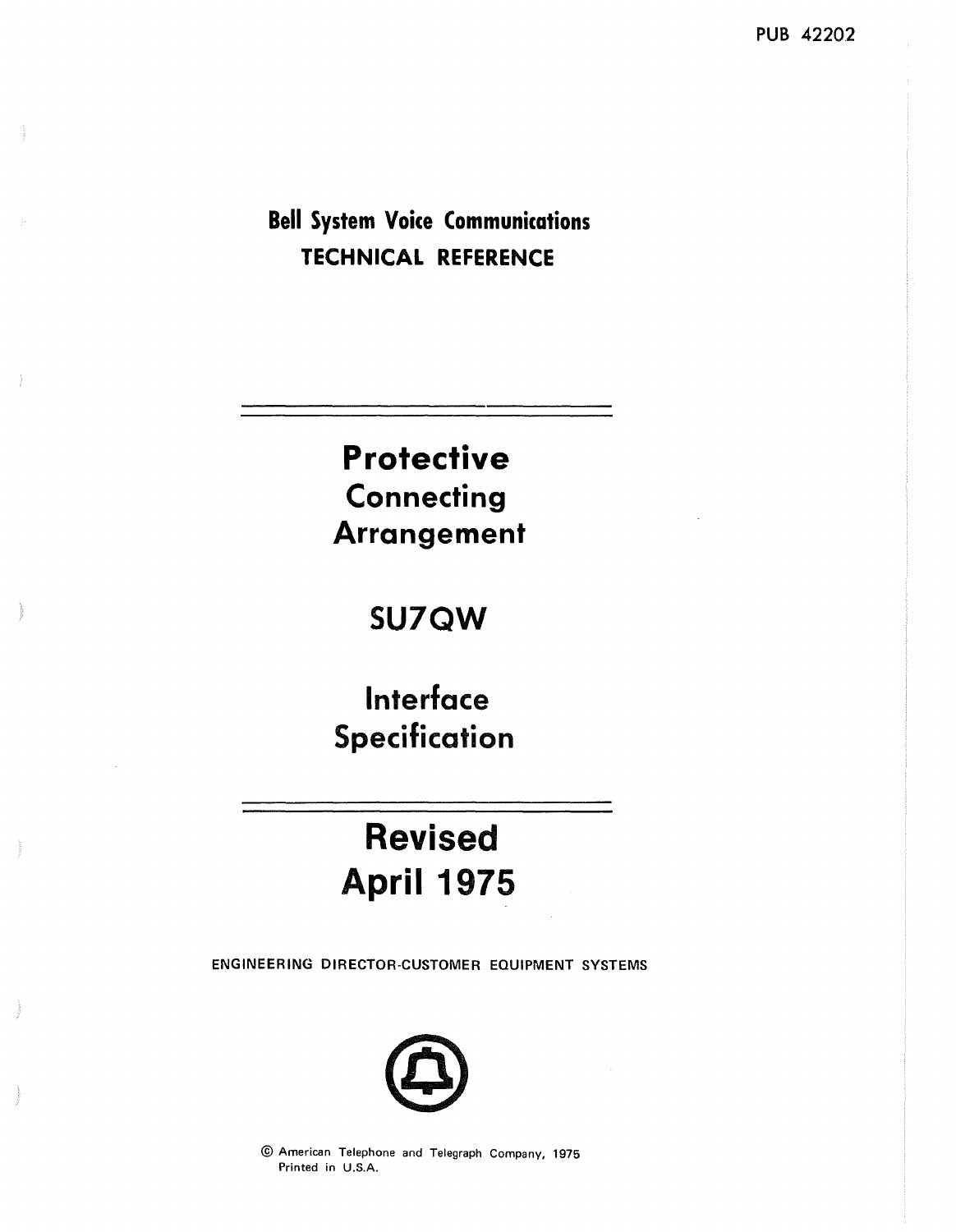#### **NOTICE**

This Technical Reference is published by American Telephone and Telegraph Company as a guide for the designers and manufacturers of customer-provided systems and equipment which connect with Bell System communications systems or equipment. American Telephone and Telegraph Company reserves the right to revise this Technical Reference for any reason, including, but not limited to, conformity with standards promulgated by ANSI, EIA, CCITT, or other standards; utilization of new advances in the state of the technical arts; or to reflect changes in the design of equipment or services described therein. The limits of responsibility and liability of the Bell System with respect to the use of customer-provided equipment and systems are set forth in the appropriate tariff regulations.

 $\bar{z}$ 

 $\frac{t}{t}$ 

This Technical Reference supersedes and replaces Bell System Voice Communications Technical Reference for Voice Connecting Arrangement SU7OW dated revised May, 1971.

If further information is required, please contact:

> Engineering Director  $-$ Customer Equipment Systems American Telephone and Telegraph Company 195 Broadway New York, New York 10007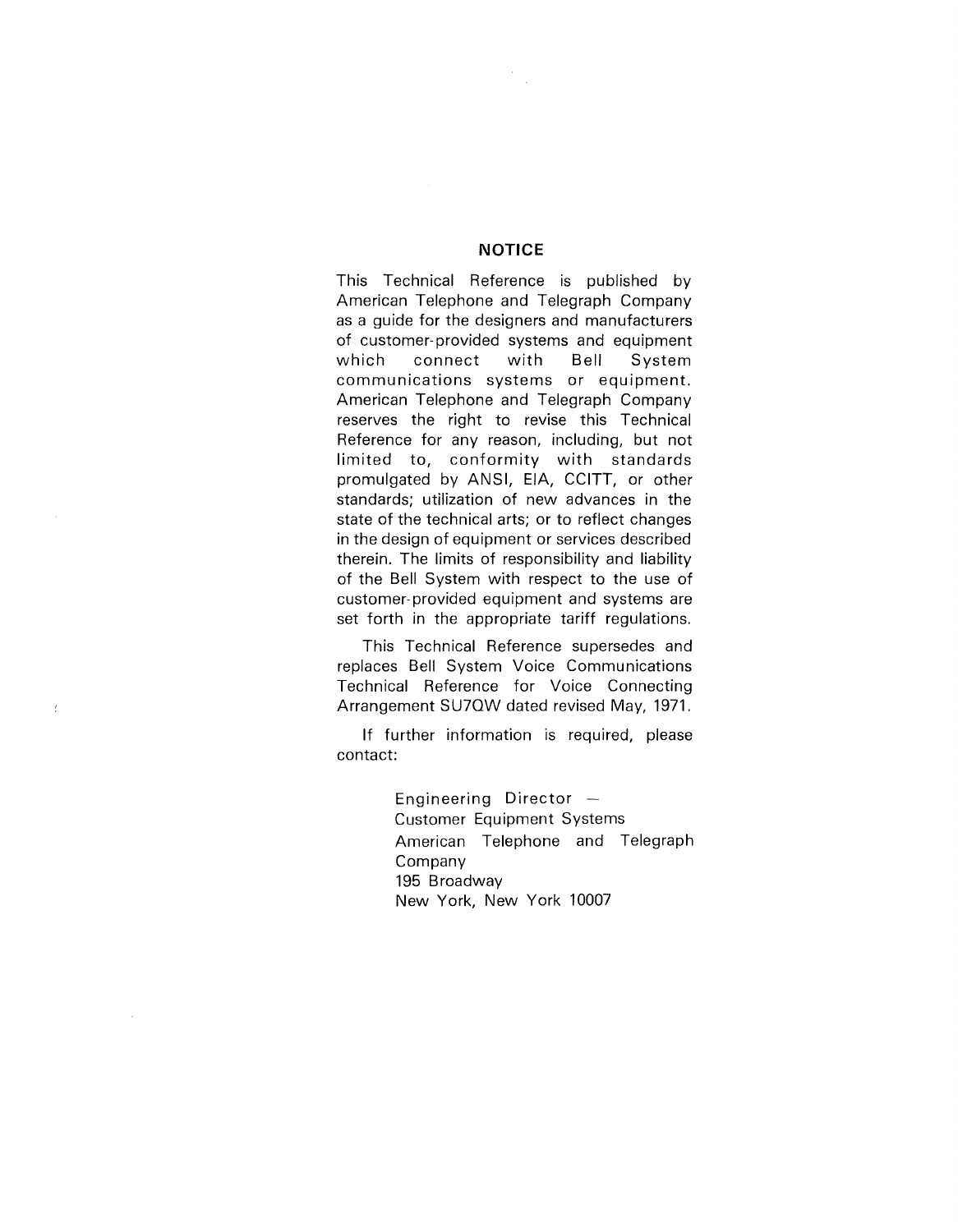# TECHNICAL REFERENCE

# PROTECTIVE CONNECTING ARRANGEMENT SU7QW

# TABLE OF CONTENTS

PAGE

| 1 <sup>1</sup> |                                                                                                                                                                                                                                |  |
|----------------|--------------------------------------------------------------------------------------------------------------------------------------------------------------------------------------------------------------------------------|--|
| 1.1            |                                                                                                                                                                                                                                |  |
| 1.2            |                                                                                                                                                                                                                                |  |
| 1.3            | Ordering and Identification (a) in the contract of the contract of the contract of the contract of the contract of the contract of the contract of the contract of the contract of the contract of the contract of the contrac |  |
| 2.             |                                                                                                                                                                                                                                |  |
| 2.1            |                                                                                                                                                                                                                                |  |
| 2.2            |                                                                                                                                                                                                                                |  |
| 2.3            |                                                                                                                                                                                                                                |  |
| 3.             |                                                                                                                                                                                                                                |  |
| 3.1            |                                                                                                                                                                                                                                |  |
| 3.2            |                                                                                                                                                                                                                                |  |
| 3.3            |                                                                                                                                                                                                                                |  |
| 4.             |                                                                                                                                                                                                                                |  |
| 4.1            |                                                                                                                                                                                                                                |  |
| 4.2            |                                                                                                                                                                                                                                |  |
| 4.3<br>4.4     |                                                                                                                                                                                                                                |  |
|                |                                                                                                                                                                                                                                |  |
| 5.             |                                                                                                                                                                                                                                |  |
| 5.1            | Foreign and Surge Voltage Protection (and all and all and survey of 4                                                                                                                                                          |  |
| 6.             |                                                                                                                                                                                                                                |  |
| 6.1            |                                                                                                                                                                                                                                |  |
| 6.2            |                                                                                                                                                                                                                                |  |
| 6.3            |                                                                                                                                                                                                                                |  |
| 7 <sup>1</sup> |                                                                                                                                                                                                                                |  |

APPENDIX A - GLOSSARY

 $APPENDIX B - REFERENCES$ 

# LIST OF FIGURES

| Photograph - Protective Connecting Arrannement SU7QW | Fig. |  |  |  |  |  |
|------------------------------------------------------|------|--|--|--|--|--|
|------------------------------------------------------|------|--|--|--|--|--|

- Fig. 2 Block Diagram Protective Connecting Arrangement SU7QW
- Fig. 3 Typical Connections to be Provided by the Customer
- Fig. 4 Dial Pulse Characteristics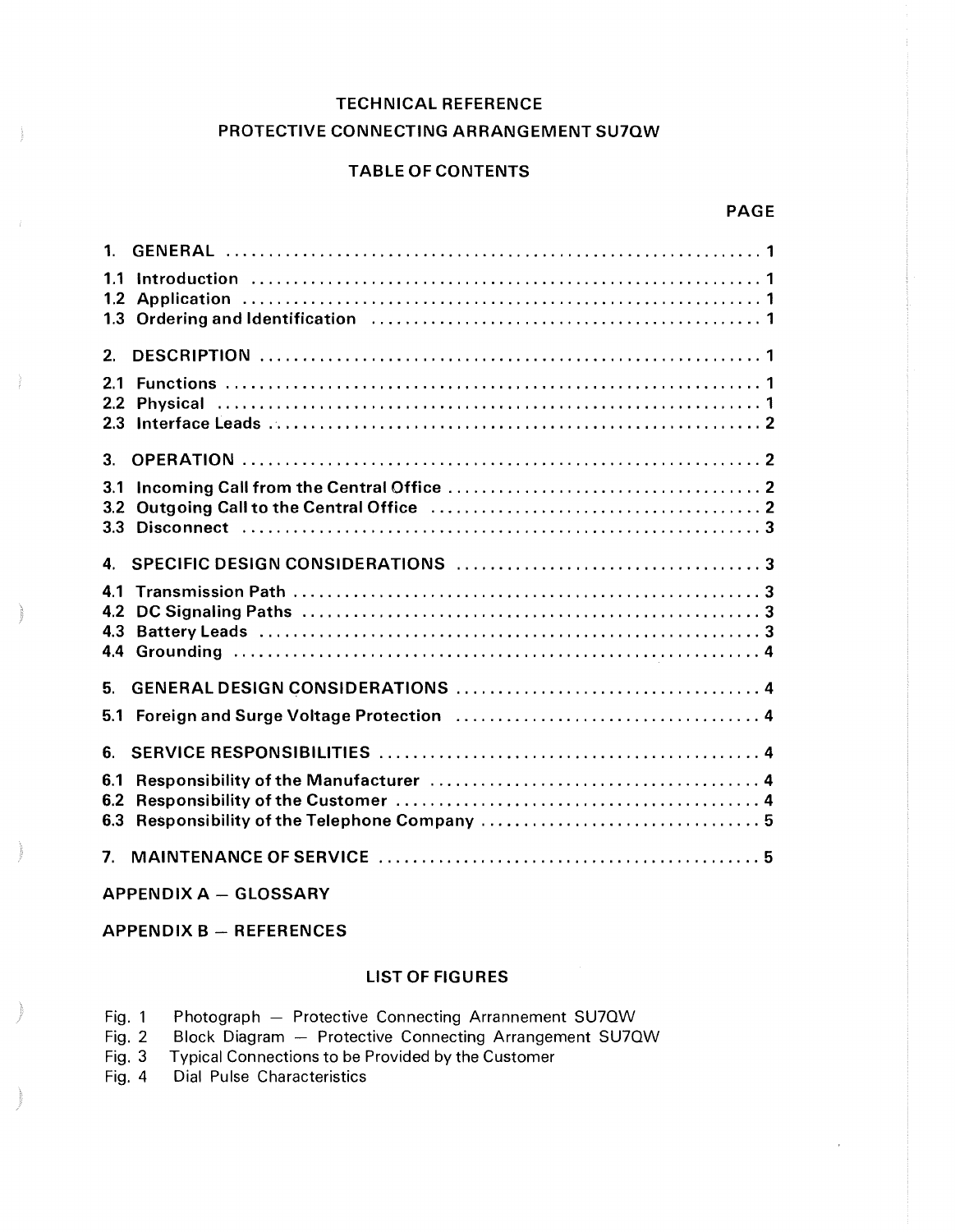# **1. GENERAL**

# **1.1 Introduction**

F.C.C. tariffs and corresponding intrastate tariffs filed by the Bell System Companies provide for the electrical connection of customer-provided voice transmitting and receiving terminal equipment and communications systems to the Bell System telecommunications network by means of a protective connecting arrangement. The connecting arrangement includes circuit elements to provide network control signaling unit functions as well as certain other network protection functions and is furnished, installed, and maintained by the Telephone Company. In addition, the tariffs require compliance by the customer- provided equipment with network protection criteria specified therein.

# **1.2 Application**

Protective Connecting Arrangement SU70W provides the means for automatically connecting a customer-provided de dial pulse repertory dialer, which requires no voice transmission path, to the telecommunications network via a station line to a local, foreign exchange, or PBX/Centrex station line where such lines are physically terminated in equipment located on the customer's premises or an OUTWATS central office line. The connecting arrangement also has provisions for connection of an associated Telephone Company- provided telephone set which provides all of the other normal telephone station functions, e.g., transmission, switchhook, manual dialing (in lieu of the repertory dialing), and ringing.

Protective Connecting Arrangement SU70W supersedes and replaces Voice Connecting Arrangement SU7 which was described in Technical Reference - Voice Connecting Arrangement SU7 dated December 1969. In addition to internal improvements in the protective connecting arrangement itself, this arrangement provides the customer with the option of providing de power to operate the protective connecting arrangement or of having the Telephone Company provide, by means of a low voltage ac transformer, power to operate the connecting arrangement.

When the auxiliary features such as receiver muting during dial pulsing or the option of a customer-provided source of power are not required, Connecting Arrangement AD1 may be specified. This arrangement is described in Technical Reference - Connecting Arrangement  $AD1 - PUB 42213$ .

# **1.3 Ordering and Identification**

The protective connection service described in this Technical Reference is identified by the Bell System as Uniform Service Order Code (USOC) SU7QW. When ordering this service, the customer should specify this code. One protective connecting arrangement should be ordered for each telephone set which is to be connected to the customer- provided equipment. The local Telephone Company business office or marketing representative will provide information regarding availability and rates for this service. When ordering, the customer should specify a power option (ie, Telephone Company or customer-provided power).

# **2. DESCRIPTION**

# **2.1 Functions**

The major functions of this protective connecting arrangement are:

- (a) To protect Telephone Company personnel and facilities from hazardous voltages which may be applied by the customer-provided equipment.
- (b) To provide isolation against longitudinal imbalance.
- (c) To provide vice-only transmission to and from telecommunications network by means of the associated telephone set.
- (d) To provide for network control signaling to the telecommunications network, including de dial pulses, on-hook, off-hook, etc.

# **2.2 Physical**

Protective Connecting Arrangement SU7QW consists of a connecting arrangement and an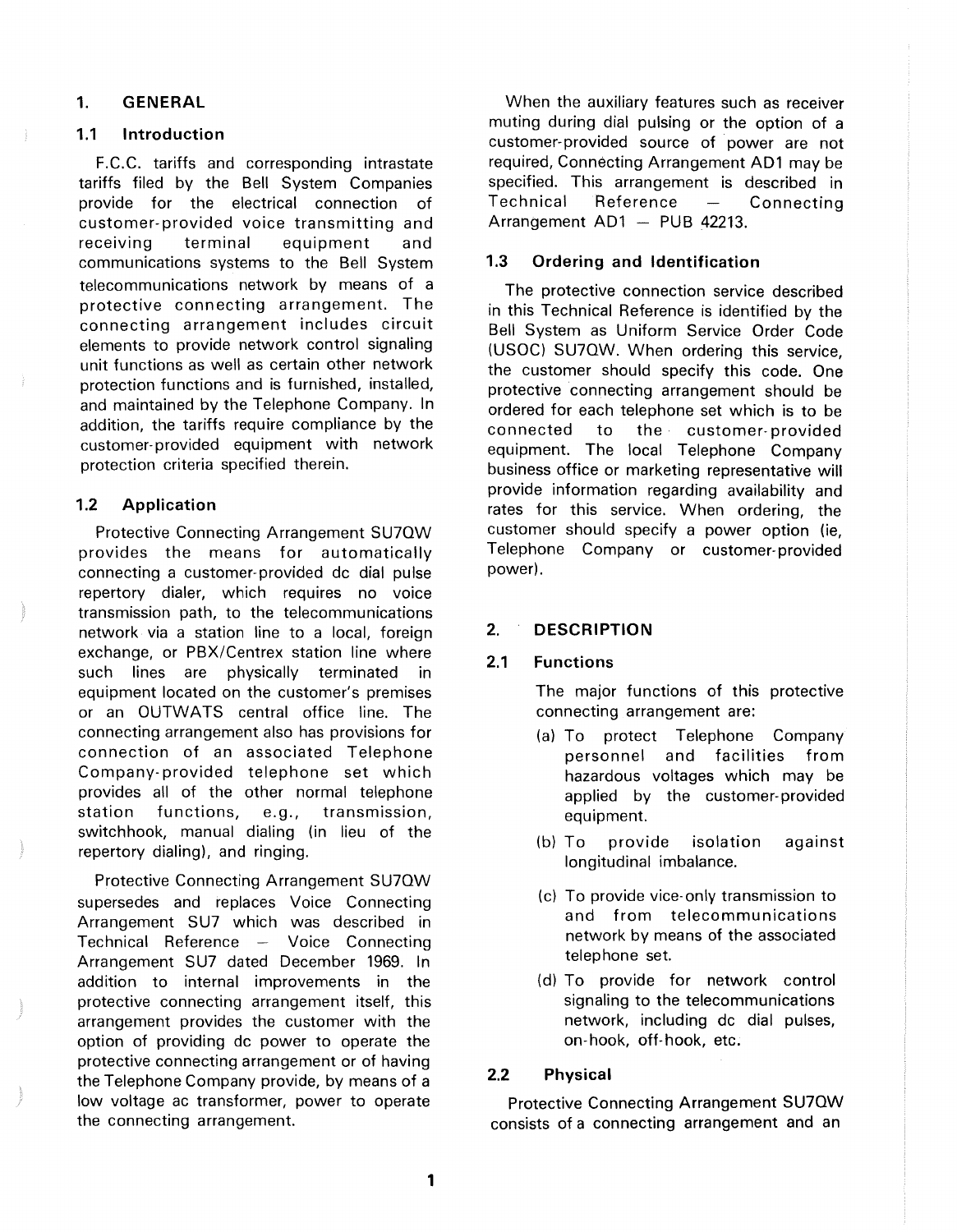associated telephone set. The protective connecting arrangement consists of printed circuit boards housed in an apparatus box measuring approximately 9 inches square and 3 inches deep and is intended for either shelf or wall mounting. It weighs approximately 4 pounds, has a metal base, and has a molded plastic cover with a light olive-gray finish (see Fig. 1).

A 15-pin female receptacle is provided at the bottom of the arrangement to connect the dial pulse, muting, and power leads to the customerprovided equipment by means of a plug furnished by the customer (see Fig. 2 and 3).

# **2.3 Interface Leads**

Protective Connecting Arrangement SU7QW provides, at the interface connector, a pair of leads for dial pulses, a pair of leads for muting the associated telephone set receiver during dialing, and a pair of leads to be used when the customer elects to provide de power to operate the connecting arrangement (see Fig. 2 and 3).

These leads are described in more detail in the following paragraphs and in Section 4 and are connected to the protective connecting arrangement by means of a customer-provided cable terminated in a customer-provided plug, Cinch No. DA-19603-403 equipped with a Hood No. DA-51225-1 or equivalent. Connections should be made to the leads specified below and in Figures 2 and 3.

# **Dial Pulse (Leads OH1 and OH2)**

Leads OH1 and OH2 are provided for connection to the dial pulse contacts (or transistor switch) in the customer- provided dial pulse repertory dialer for address signaling purposes.

# **Muting (Leads MU1 and MU2)**

Leads MU1 and MU2 are provided for connection to the muting contacts (or transistor switch) in the customer-provided dial pulse repertory dialer for suppressing dial clicks in the receiver of the associated Telephone Companyprovided telephone set.

# **Battery (Leads B1 + and B2-)**

Leads  $B1 +$  and  $B2$ - provide the means for a connection of an optional customer-provided de power source to provide power to the protective connecting arrangement. The Telephone Company (at the customer's option) may provide a power source for the connecting arrangement. In this case, a low voltage ac transformer is plugged into a customer-provided 60 Hz, 117 volt ac outlet and connected to Telephone Company terminals in the connecting arrangement. This ac power, which is current-limited, is converted to de power in the connecting arrangement where it is used to operate the connecting arrangement. When the Telephone Company transformer is used as the primary power source, a customer-provided rechargeable battery may be "floated" across leads 81 + and 82- to provide emergency power during failure of commercial ac power.

# **3. OPERATION**

# **3.1 Incoming Call from the Central Office**

Protective Connecting Arrangement SU70W does not respond to or affect incoming calls from the central office. Incoming calls are handled using the associated Telephone Company-provided telephone set in the normal manner.

# **3.2 Outgoing Call to the Central Office**

To make an outgoing call with the customerprovided repertory dialer (assuming power has been applied to the protective connecting arrangement and leads OH1 and OH2 are closed), the customer goes off-hook with the handset of the associated Telephone Company telephone set and, after receiving dial tone, operates the dialer to outpulse the desired telephone number. The dialer pulsing contacts open and close leads OH1 and OH2 causing relay PR to repeat the pulses over leads R and R1 to the telephone line. The muting (offnormal) contacts, if provided, from the customer- provided dialer close and open leads MU1 and MU2 causing relay RU to repeat closures on leads A and A2 to mute the telephone set receiver during dialing.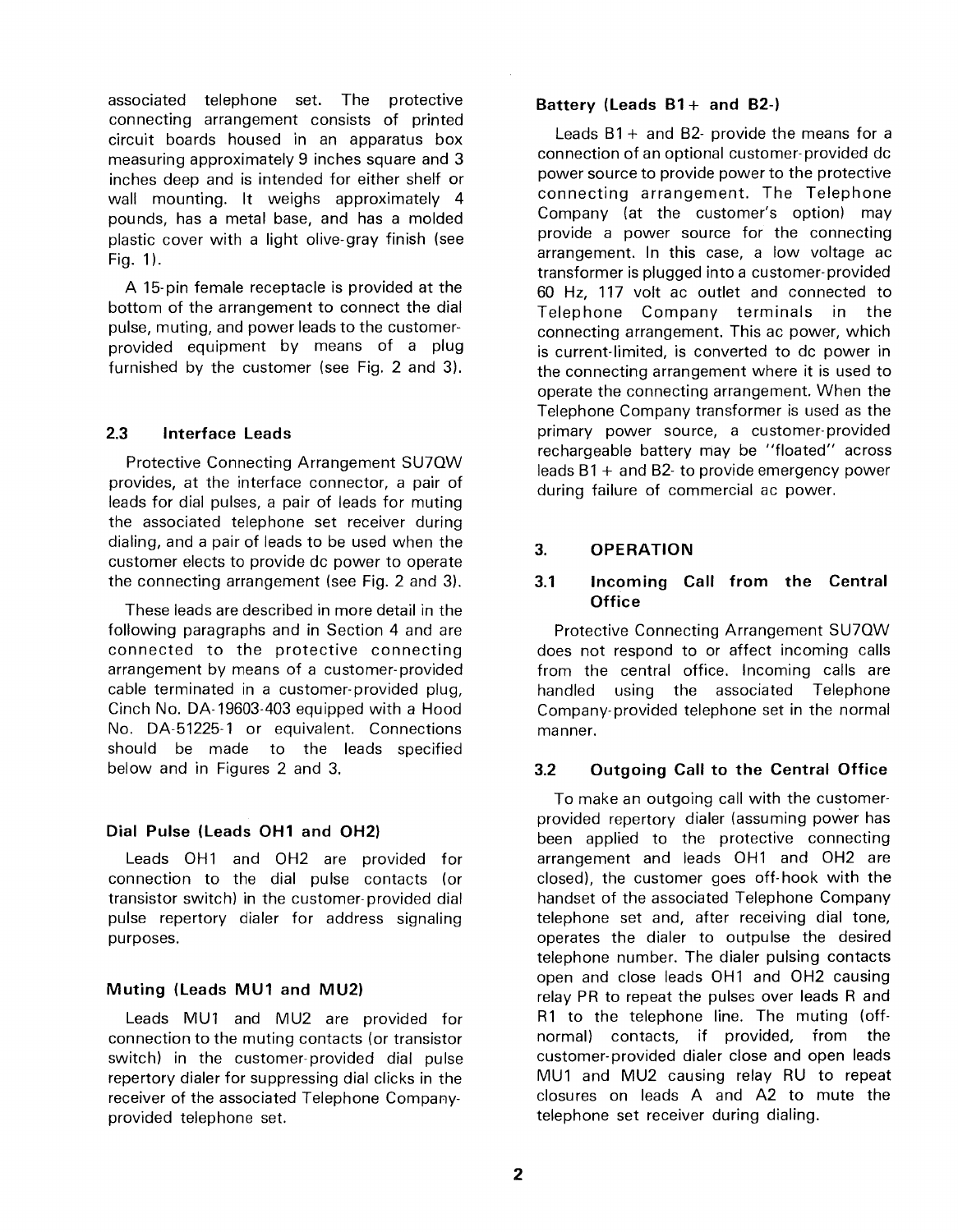To prevent a false dial pulse, power must be applied to the connecting arrangement and leads OH1 and OH2 must be closed before the associated telephone set goes off-hook. If a power failure occurs, the connecting arrangement automatically connects the associated telephone set across the line so the customer can dial manually using the telephone set dial.

### **3.3 Disconnect**

To disconnect a call established using Protective Connecting Arrangement SU7OW, the customer goes on- hook with the associated telephone set.

#### **4. SPECIFIC CONSIDERATIONS DESIGN**

# **4.1 Transmission Path**

No voice transmission or tone address signaling path is provided in Protective Connecting Arrangement SU7OW. All transmission functions are provided by the associated Telephone Company-provided telephone set.

### **4.2 DC Signaling Paths**

# **4.21 Dial Pulse (Leads 0H1 and 0H2)**

Leads OH1 and OH2 should be normally closed and are used to provide a path for customer-provided dial pulses which, in order to register properly in any type of Bell System switching equipment, must have the following characteristics (see Fig. 4):

- (a) Rate: 8 to 11 pulses-per-second (nominally 10 pps)
- (b) Break: 58 to 64 percent of total makeplus-break duration (61% nominal)
- (c) Minimum make: 34 milliseconds
- (d) Minimum break: 55 milliseconds
- (e) lnterdigital time: 600 milliseconds minimum
- (f) Contact bounce: 1 millisecond maximum total interval on make or break.

Customer- provided connecting leads and contacts ( or transistor switches) across leads 0H1 and 0H2 should have a maximum total resistance (closed circuit) of 50 ohms maximum and a minimum insulation resistance (open circuit) of 500k ohms. The open circuit voltage across leads 0H1 and 0H2 is 12 volts maximum and the short circuit current is 5 milliamperes maximum.

## **4.22 Muting (Leads MU1 and MU2)**

Leads MU1 and MU2 should be normally open and are used to provide muting of dial pulse transients (clicks) in the receiver of the associated telephone set. Customer-provided contacts (or transistor switches) across leads MU1 and MU2 should have an insulation resistance (open of 500k ohms minimum and a contact and connecting lead total resistance operated (closed) of 50 ohms maximum. The open circuit voltage across leads MU1 and MU2 is 22 volts maximum and the short circuit current is 22 milliamperes maximum.

Leads MU1 and MU2 should be closed before dial pulse leads OH1 and OH2 open, should remain closed during the dial pulse train, and should open after the last pulse (after leads OH1 and OH2 are closed).

### **4.3 Battery Leads (Leads B1** + **And (B2-)**

Leads  $B1 +$  and  $B2 -$  are used to supply customer-provided de power to the connecting arrangement when the Telephone Companyprovided ac power transformer is not provided. The customer-provided equipment should be isolated from ground and should supply the following:

- (a) Voltage:  $21 + 5$  volts dc (ripple must fall within these limits)
- (b) Operating Current: 55 milliamperes maximum
- (c) Standby Current: 12 milliamperes
- (d) Initial Surge: 1 ampere (upon application of power)

When the Telephone Company-provided ac power transformer is being used as the primary power source, a customer-provided rechargeable battery (18 volts, 150-500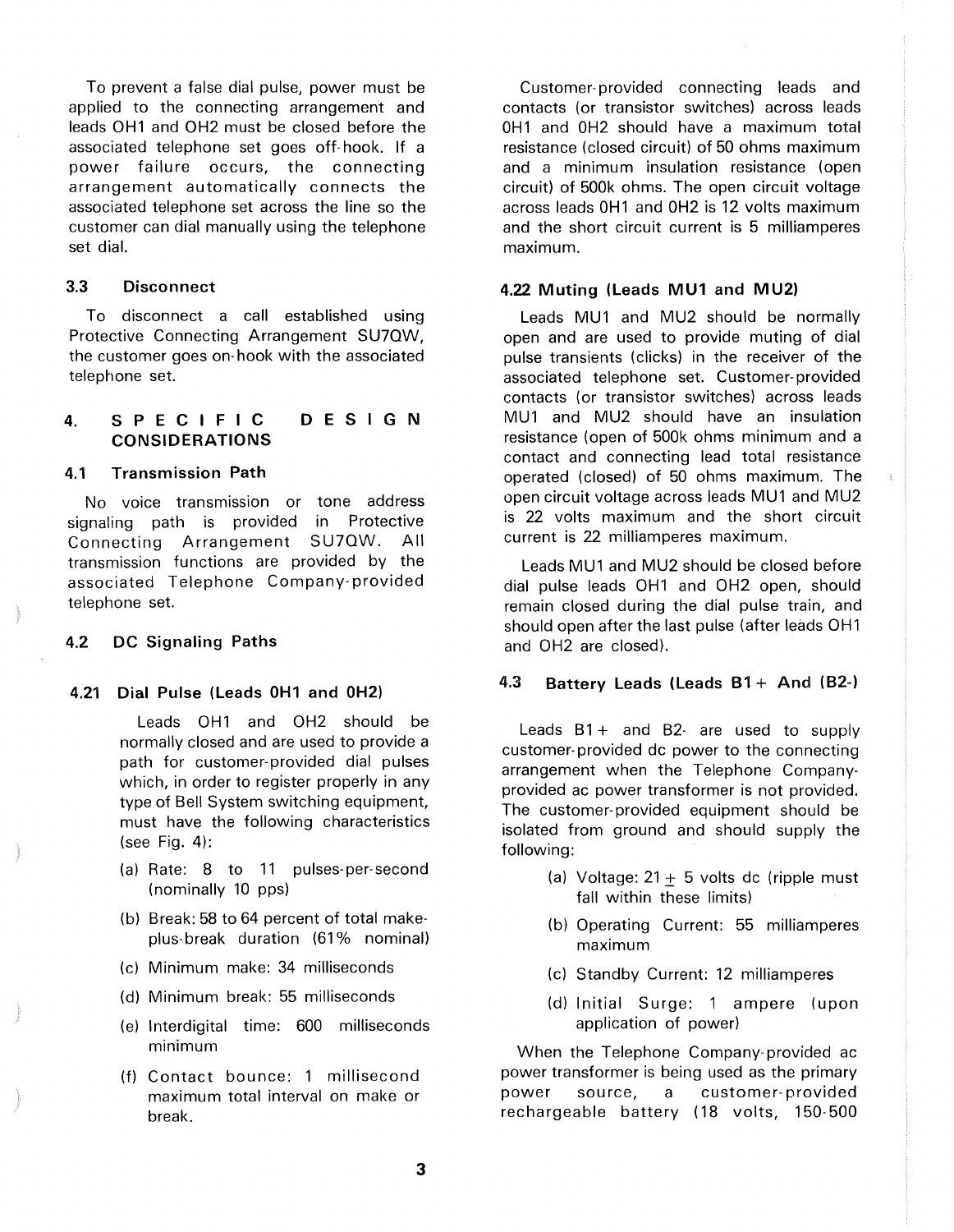milliampere-hour) may be "floated" across leads  $B1 +$  and  $B2 -$  to provide for emergency power. A charging current of 2.5 milliamperes is available to keep the battery charged under normal conditions.

# **4.4 Grounding**

Protective Connecting Arrangement SU70W is normally ungrounded and customer-provided signaling and power supply ground connections to the connecting arrangement should be isolated from ground. It is expected that the customer's equipment will comply with applicable electrical codes such as the National Electrical Code (NEC).

#### **5. G E N E R A L CONSIDERATIONS DESIGN**

# **5.1 Foreign and Surge Voltage Protection**

Where telephone lines are exposed to power line contact, lightning exposure, power line induction, or a rise in ground potential exceeding 300 volts RMS, protective devices are installed at the central office and on the customer's premises. These devices will provide a path to ground for foreign voltages that exceed about 600 volts peak.

The manufacturer is responsible for designing his equipment and facilities in such a way so that foreign and hazardous voltages from his equipment and facilities are not applied to the protective connecting arrangement.

# 6. **SERVICE RESPONSIBILITIES**

# 6.1 **Responsibility of the Manufacturer**

The manufacturer of the terminal equipment is responsible for the following:

- a) Informing the purchaser as to which protective connecting arrangement his equipment has been designed to work with.
- b) Advising the purchaser to order this protective connecting arrangement by code SU70W from the Telephone Company.
- c) Providing information to the purchaser that specifies installation, operational, routine maintenance, and repair procedures which, if properly employed by the purchaser, will assure compliance with this Technical Reference.
- d) All patent or other liability arising out of the use, offering or distribution of such equipment by or to them.

# **6.2 Responsibility of the Customer**

The tariffs regulating the connection of customer-provided terminal equipment or communications systems through connecting arrangements to the telecommunications network state that the operating characteristics of such equipment or systems shall be such as not to interfere with any of the services offered by the Telephone Company. Such use is subject to the further provisions that the equipment or systems provided by a customer do not endanger the safety of Telephone Company employees or the public; damage, require change in or alteration of, the equipment or systems or other facilities of the Telephone Company; interfere with the proper functioning of such equipment or systems or facilities; impair the operation of the telecommunications network or otherwise injure the public in its use of the Telephone Company's services. Upon notice from the Telephone Company that the equipment or system provided by a customer is causing or is likely to cause such hazard or interference, the customer shall take such steps as shall be necessary to remove or prevent such hazard or interference.

The customer desiring to use customerprovided equipment is responsible for the following:

- a) Informing the Telephone Company of his intention to use such a device and ordering the protective connecting arrangement by code SU70W.
- b) Connecting the equipment to the interface connector.
- c) Assuring that the equipment in use continues to comply with all the requirements of the applicable tariffs and this Technical Reference.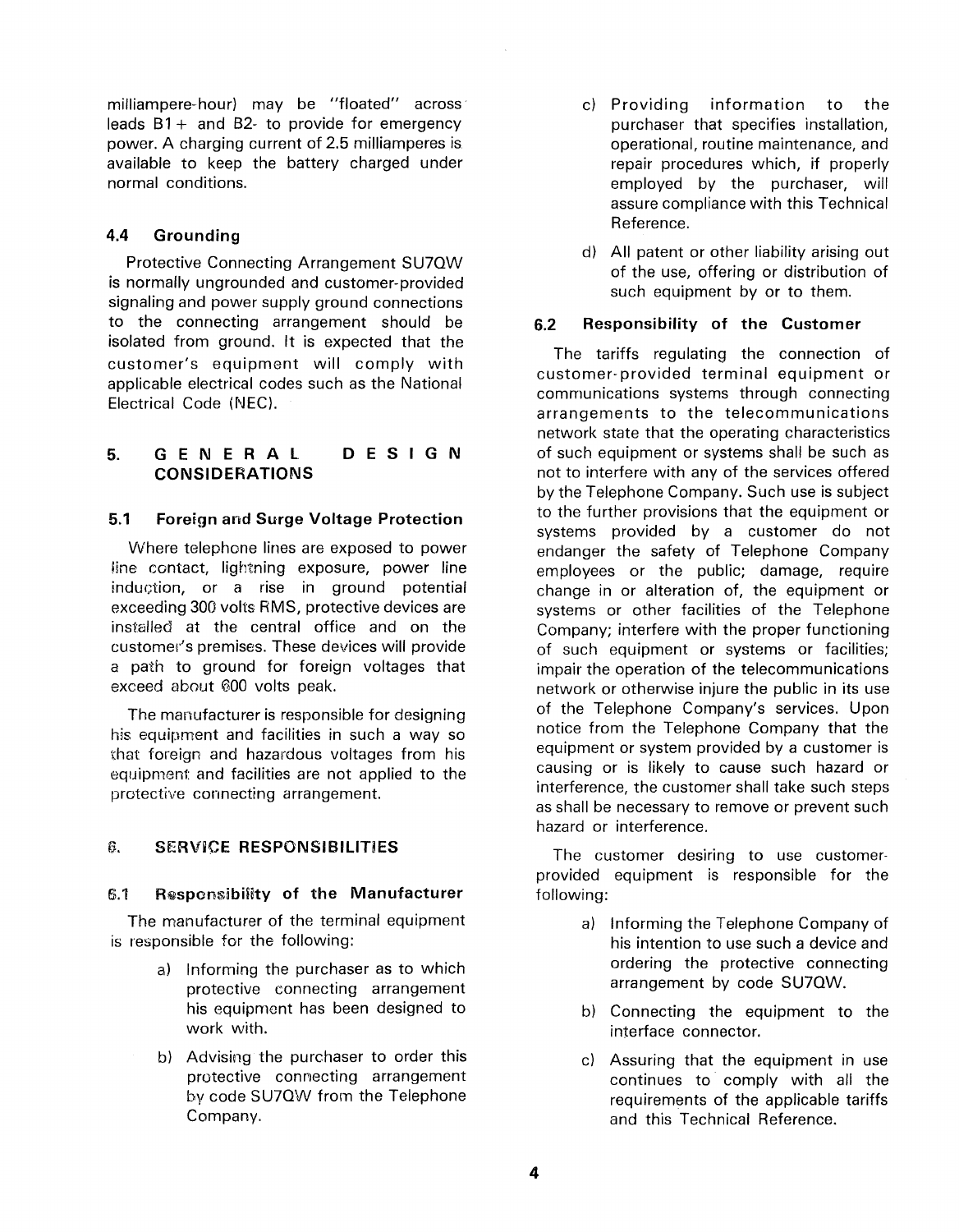- d) Following the installation, operational, routine maintenance and repair procedures specified by the manufacturer.
- e) Removing the equipment from use if the customer detects that it is defective or if the Telephone Company notifies the customer that the equipment is causing a hazard or interference as specified above.

# **6.3 Responsibility of the Telephone Company**

The Telephone Company shall not be responsible for the installation, operation or maintenance of any customer- provided terminal equipment. Telecommunications service is not represented as adapted to the use of customerprovided equipment and where such equipment is connected to Telephone Company facilities, the responsibility of the Telephone Company shall be limited to the furnishing of facilities suitable for telecommunications service and to the maintenance and operation of such facilities in a manner proper for such telecommunications services. Subject to this responsibility the Telephone Company shall not be responsible for (i) the through transmission of signals generated by the customer- provided equipment or for the quality of, or defects in, such transmission, (ii) the reception of signals by customer-provided equipment, or (iii) address signaling where such signaling is performed by customer-provided tone-type signaling equipment.

The Telephone Company shall not be responsible to the customer or otherwise if changes in minimum network protection criteria contained in the tariffs and in this Technical Reference or in any of the facilities, operations or procedures of the Telephone Company render any customer-provided equipment obsolete or require modification or alteration of such equipment or otherwise affect its use of performance.

# **7. MAINTENANCE OF SERVICE**

Maintenance of equipment supplied by the Telephone Company shall be done only by the Telephone Company.

When trouble is experienced with this service, the customer should disconnect the terminal equipment to determine whether the service impairment is located in the customer-provided equipment or in the equipment provided by the Telephone Company. If the terminal equipment is determined to be defective, the customer shall immediately discontinue its use until such time as the customer has it repaired. If the customer believes that the problem is being caused by the Telephone Company equipment, a trouble report should be promptly referred to the Telephone Company's "Repair Service" whose number can be found in the front of the telephone directory. The repair attendant should be given:

- (a) Customer's name
- (b) Customer's address
- (c) Listed telephone number
- (d) Uniform Service Order Code (USOC) SU70W
- (e) Description of the trouble
- (f) Customer's contact for additional information

The customer shall be responsible for the payment of a service charge for visits by the Telephone Company to the customer's premises where the service difficulty or trouble report results from the use of customerprovided equipment.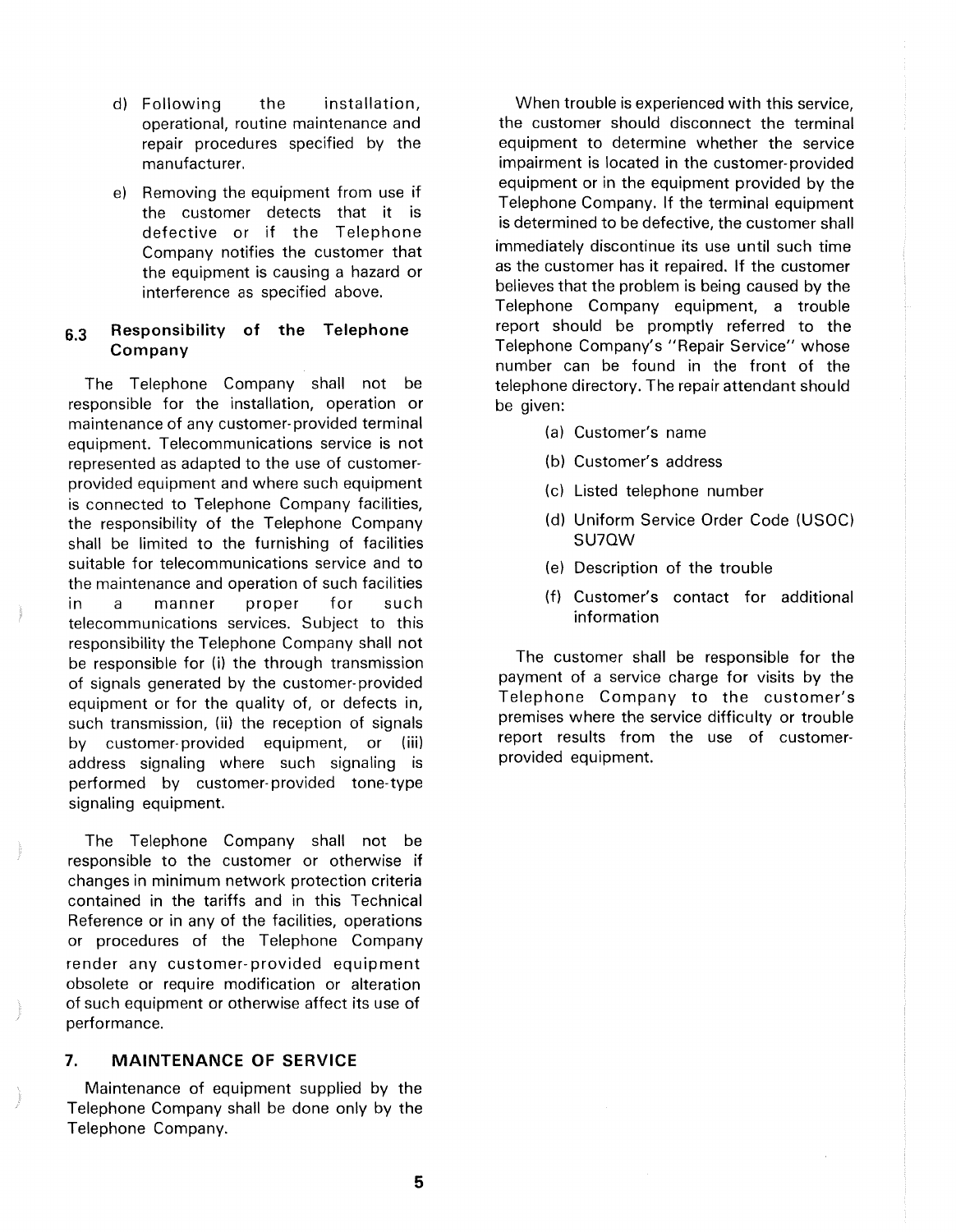# **APPENDIX A**

#### **GLOSSARY**

ADDRESS SIGNALS - denotes dc dial pulses or appropriate pairs of tone signals transmitted to a central office that represent the telephone number of the distant party.

**COMMUNICATIONS SYSTEM** - denotes channels and other facilities which are capable, when not connected to the Long Distance Message Telecommunications Service, of communications between customer-provided terminal equipment or Telephone Company stations.

**CUSTOMER** - the term "Customer" denotes the person, firm or corporation which orders service and is responsible for the payment of charges and compliance with Telephone Company regulations.

**CUSTOMER-PROVIDED TERMINAL EQUIPMENT** - denotes devices or apparatus and their associated wiring, provided by a customer, which do not constitute a communications system and which, when connected to the communications path of the telecommunications network, are so connected either electrically, acoustically, or inductively.

**DIAL PULSE RATE** – repetition of pulses for switching purposes, usually expressed in pulses-per-second.

**INTERDIGITAL TIMING**  $-$  the minimum time required between digits for the switching equipment to respond to the last digit received and ready itself for receiving the next digit.

**INTERFACE CONNECTOR** - the Telephone Company-provided connecting point to which the customer brings and connects the mating plug and cable of his equipment to the protective connecting arrangement.

**NETWORK CONTROL SIGNALING** – denotes the transmission of signals used in the telecommunications network which perform functions such as supervision (control, status, and charging signals), address signaling (dialing), calling and called number identification, audible tone signals (call progress signals indicating reorder or busy conditions, alerting, coin denominations, coin collect and coin return tones) to control the operation of switching machines in the telecommunications network.

**NETWORK CONTROL SIGNALING UNIT** - denotes the terminal equipment furnished, installed, and maintained by the Telephone Company for the performance of network control signaling. (See Note below.)

**OFF-HOOK SUPERVISION** - the conditioning of the interface leads by the customerprovided equipment which indicates that it is answering or originating a call.

**ON-HOOK SUPERVISION** – the conditioning of the interface leads by the customerprovided equipment which indicates tht it has disconnected and is idle.

**PERCENT BREAK** – the period of time of an open interval in a dial pulse sequence compared to the total time of an open and closed interval, expressed as a percentage.

**PROTECTIVE CONNECTING ARRANGEMENT** - protective equipment provided by the Telephone Company to accomplish the electrical connection of customer-provided equipment to the telecommunications network. It is designed to transmit speech signals as contrasted to one designed to transmit data signals.

Note: Under the tariff regulations, the terms "connecting arrangement" and "network control signaling unit" are separate and distinct from each other; however, the term "connecting arrangement" is generally used to include the functions of network control signaling.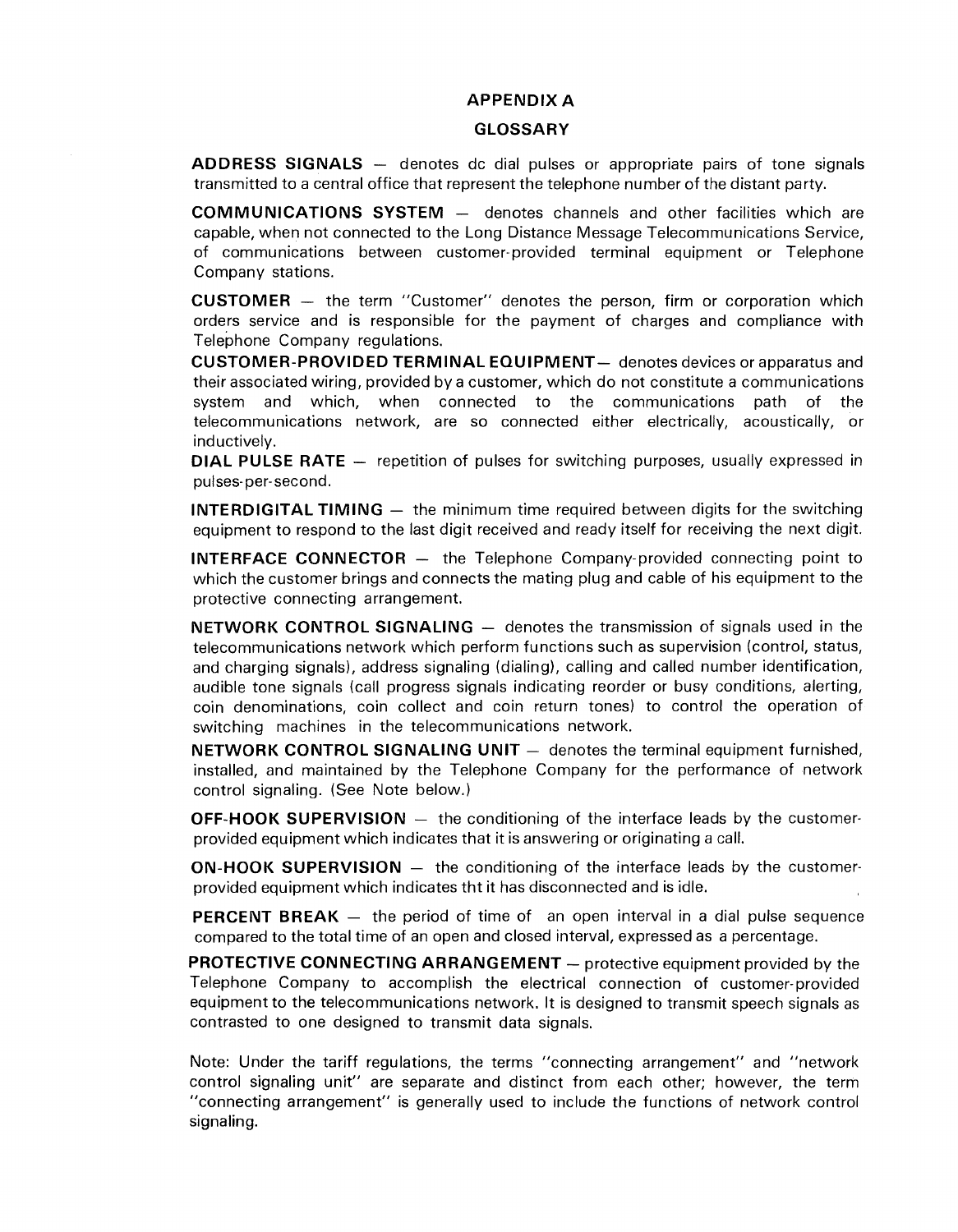**SUPERVISORY SIGNALS** - signals used to initiate a request for service by the calling party (off-hook); to notify the called party that he is being called (ringing); to indicate an answered call (off-hook); to indicate a disconnect (on-hook); and to recall an operator or distant party to a connection (switchhook flash).

**TELECOMMUNICATIONS NETWORK** - central office switching equipment, associated interoffice and intraoffice facilities, and terminal equipment which provide Long Distance Message Telecommunications Service or private line service.

**TELEPHONE COMPANY** - denotes the American Telephone and Telegraph Company, the Long Lines Department, its concurring carriers, and its connecting carriers, either individually or collectively.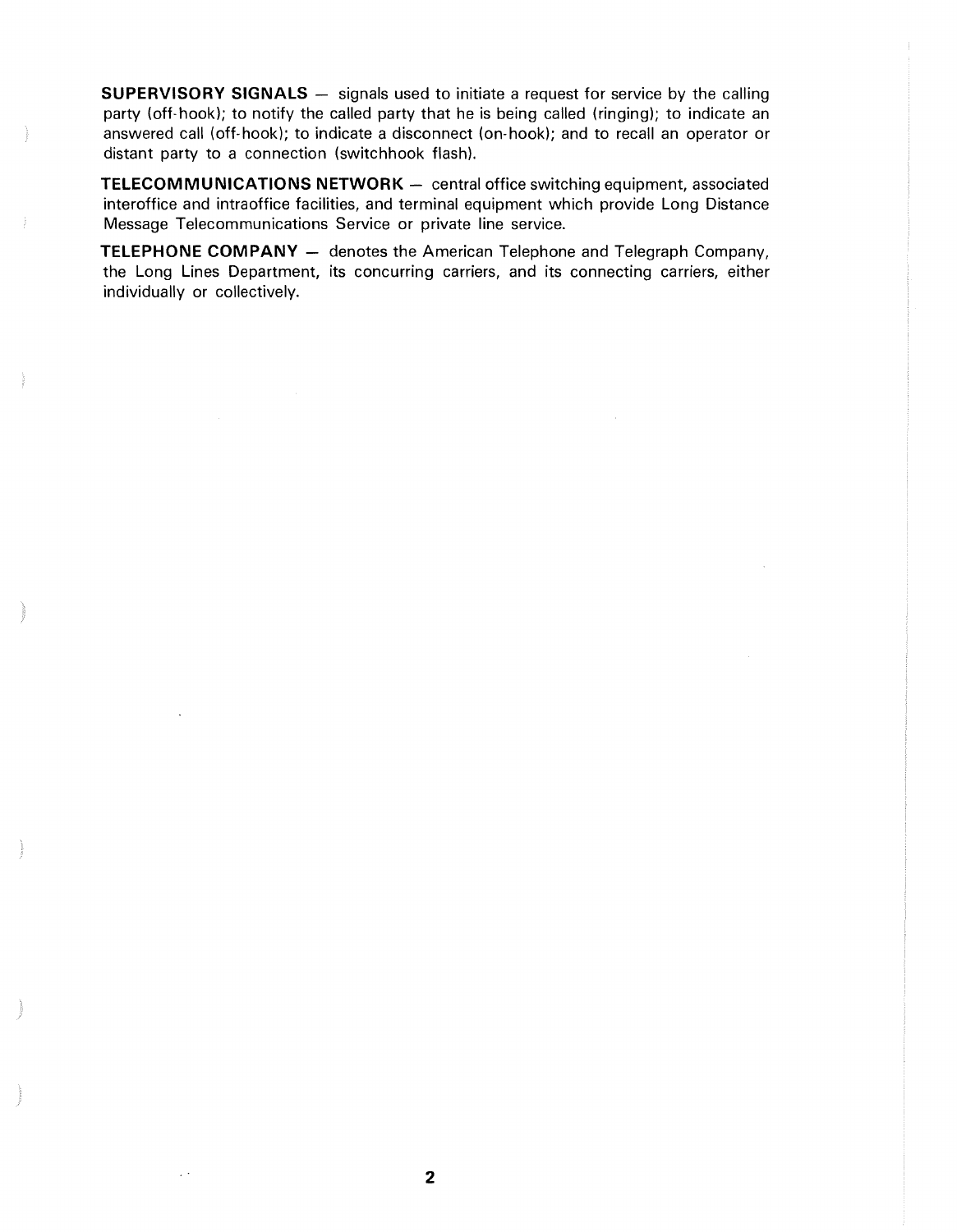#### **APPENDIX B**

# **REFERENCES**

Some references describing various transmission characteristics of the telecommunications network are listed below:

- $\star$ (a) McAdoo, K.L. "Speech Volumes on Bell System Message Circuits  $-$  1960 Survey," Bell System Technical Journal (BSTJ), Vol. 42, No. 5 (September 1963), P. 1999.
- $\mathbf{*}$ (b) Gresh, P.A., "Physical and Transmission Characteristics of Customer Loop Plant," BSTJ, Vol. 48, No. 10 (December 1969), P. 3337.
- $*_{c}$ ) Breen, C., Dahlbom, C.A., "Signaling Systems for the Control of Telephone Switching," BSTJ, Vol. 39, No. 6 (November 1960), P. 1381.
- $*$ (d) Bodle, D.W., and Gresh, P.A., "Lighting Surges in Paired Telephone Cable Facilities," BSTJ, Vol. 40, No. 2 (March 1961), P. 547.
- **\* \***(e) Bell System Data Communications Technical Reference  $-$  PUB 41007  $-$  1969-1970 Switched Telecommunications Connection Survey (Reprints of Bell System Technical Journal articles)  $-$  April, 1971.
- \* \* \*m "Principles of Electricity Applied to Telephone and Telegraph Work," by American Telephone and Telegraph Company, New York, New York.
- \*\*\*(g) "Switching Systems," by American Telephone and Telegraph Company, New York, New York.
	- (h) "Notes on Transmission Engineering," by United States Independent Telephone Association, Washington, D.C.
- \*\*\* $f$ <sup>\*</sup>(i) "Transmission Systems for Communications," by Bell Telephone Laboratories, Inc.
- \* \* \*(j) "Notes on Distance Dialing  $-$  1975," by American Telephone and Telegraph Company, New York, New York.

 $*$ These journals may be purchased by writing to:

Bell Telephone Laboratories, Inc. Circulation Supervisor Mountain Avenue, Room 3C109 Murray Hill, New Jersey 07974

**\*** <sup>\*</sup>These references may be purchased by writing to:

American Telephone and Telegraph Company Supervisor - Information Distribution Center 195 Broadway, Room 208 New York, New York 10007

\*\*\*These publications may be purchased by writing to:

Western Electric Company, Inc. Commercial Relations P.O. Box 1579 Newark, New Jersey 07102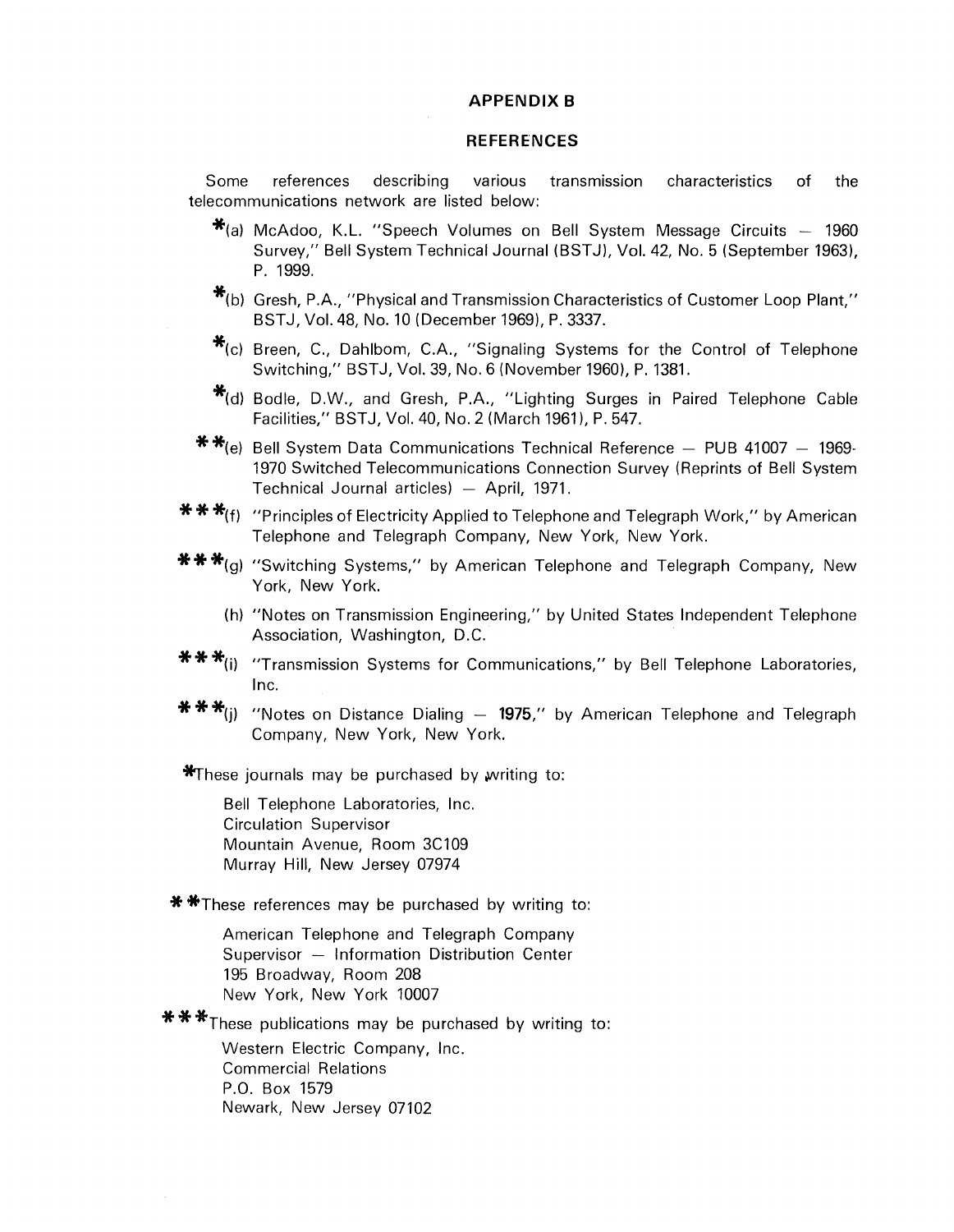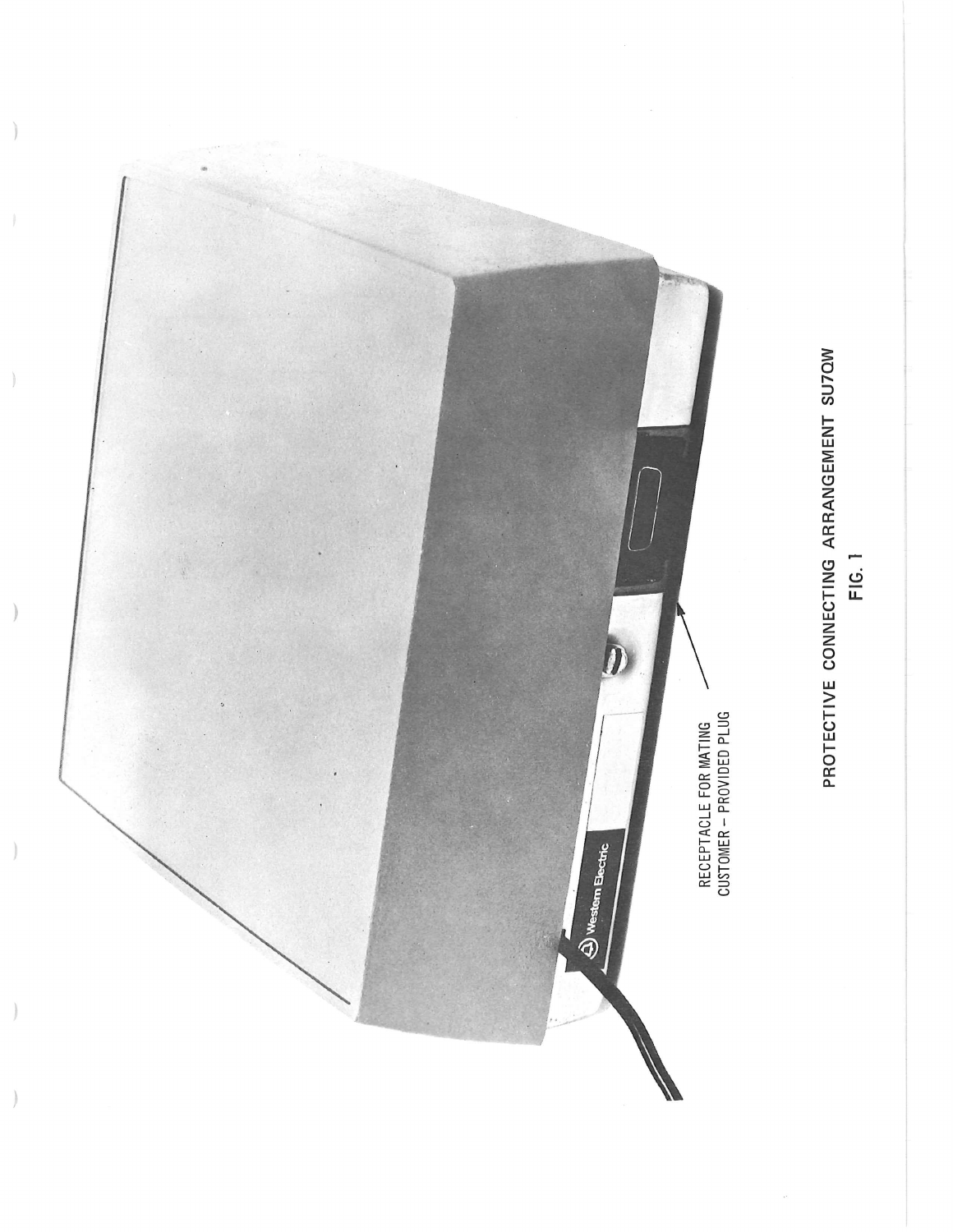

**INDICATES NORMALLY OPEN CONTACT** 

 $\bar{1}$ 

+ INDICATES NORMALLY CLOSED CONTACT

**PROTECTIVE CONNECTING ARRANGEMENT SU7OW BLOCK DIAGRAM FIG. 2**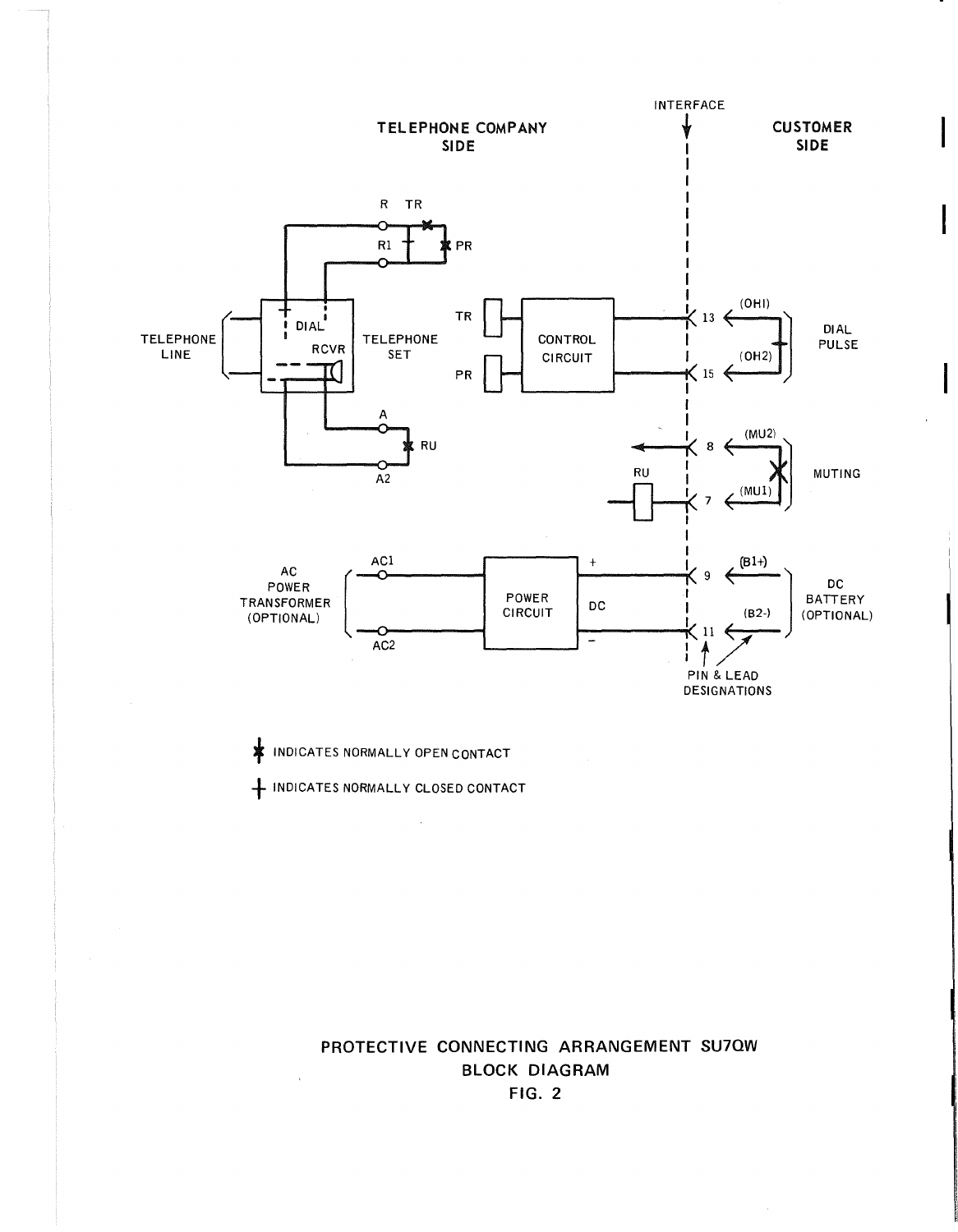

PROTECTIVE CONNECTING ARRANGEMENT SU7OW TYPICAL CONNECTIONS TO BE PROVIDED BY THE CUSTOMER FIG. 3